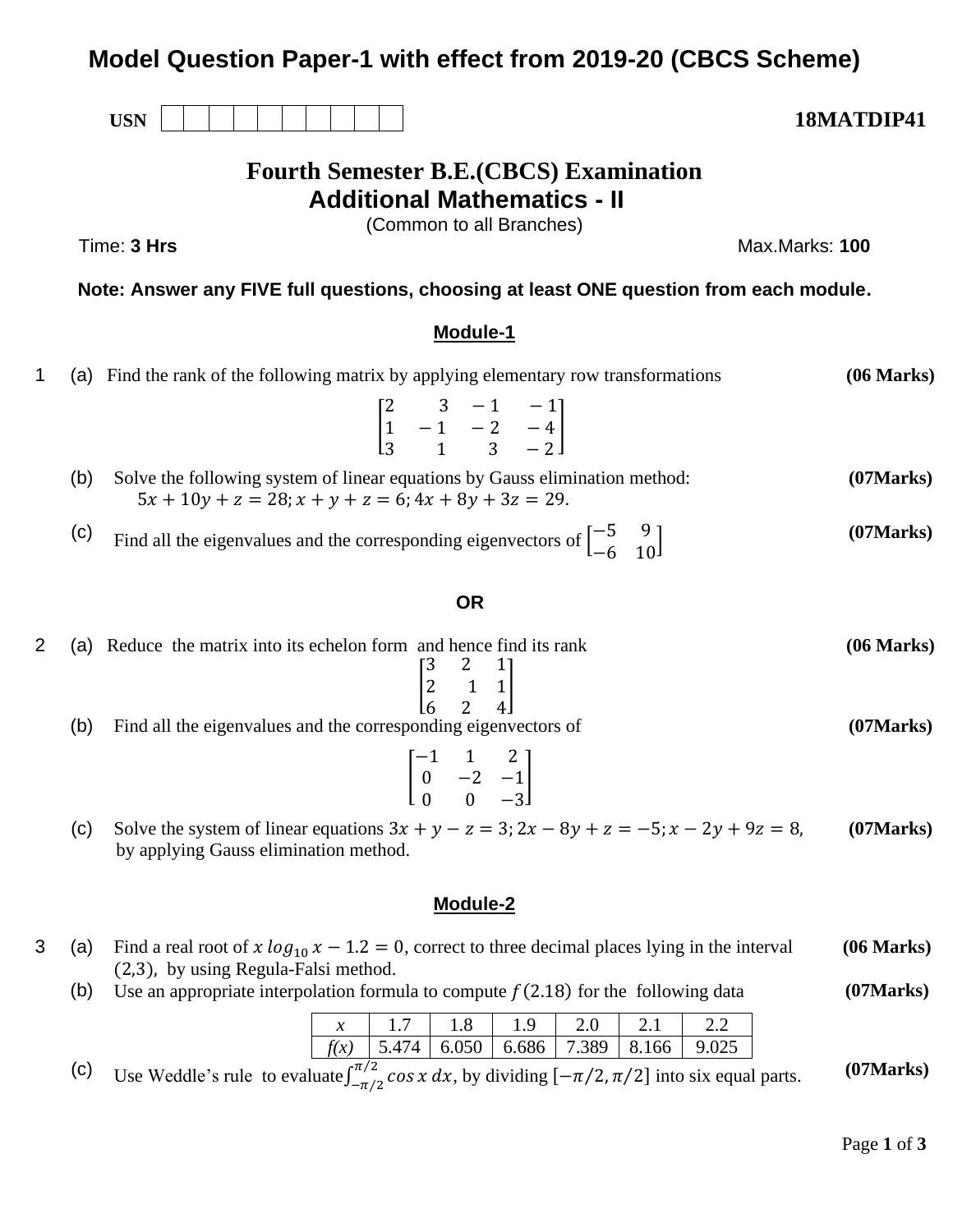## **18MATDIP41**

**(07Marks)**

**(07Marks)**

## **OR**

- 4 (a) Find a real root of the equation  $x^3 + x^2 + 3x + 4 = 0$  near  $x = -1$  correct to four decimal places, by using Newton- Raphson method. **(06 Marks)**
	- (b) Use an appropriate interpolation formula to compute  $f(42)$  for the following data:

| $\mathcal{X}$             |    | 50                           | 60  |     | 80 |     |
|---------------------------|----|------------------------------|-----|-----|----|-----|
| $\mathbf{v}$<br>$\lambda$ | 84 | 204                          | 226 | 250 |    | 304 |
|                           |    | $\overline{a}$<br>$\sqrt{2}$ |     |     |    |     |

(c) Using Simpson's  $(1/3)^{rd}$  rule, evaluate  $\int_0^3 \frac{dx}{(1+x)^{rd}}$  $(1+x)^2$ 3  $\int_0^5 \frac{dx}{(1+x)^2}$  by taking 6 equidistant ordinates.

### **Module-3**

5 (a) Solve: 
$$
\frac{d^3y}{dx^3} - 3\frac{dy}{dx} - 2y = 0
$$
. (06 Marks)

(b) Solve: 
$$
(D^2 - 7D + 10)y = (1 + e^x)^2
$$
. (07 Marks)

(c) Solve: 
$$
(D^2 + 2D + 3)y = \sin x
$$
. (07 Marks)

#### **OR**

6 (a) Solve: 
$$
(D^3 - 2D^2 + 4D - 8)y = 0
$$
. (06 Marks)

(b) Solve 
$$
\frac{d^2y}{dx^2} - 4y = \cosh(2x - 1) + 3^x
$$
. (07 Marks)

(c) Solve 
$$
(D^2 + a^2)y = \cos a x
$$
. (07 Marks)

#### **Module-4**

|  | 7 (a) Form the partial differential equation by eliminating the arbitrary constants from | (07 Marks) |
|--|------------------------------------------------------------------------------------------|------------|
|  | $2z = \frac{x^2}{a^2} + \frac{y^2}{b^2}$ .                                               |            |

(b) Form the partial differential equation by eliminating the arbitrary functions from  $z = f(y + 2x) + g(y - 3x)$ 

(c) Solve 
$$
\frac{\partial^2 z}{\partial x \partial y} = \sin x \sin y
$$
, for which  $\frac{\partial z}{\partial y} = -2 \sin y$ , when  $x = 0$  and  $z = 0$  when y is odd. (07 Marks)

### **OR**

(a) Form the partial differential equation by eliminating the arbitrary function from

\n(06 Marks)

\n
$$
f(xy + z^2, x + y + z) = 0.
$$

\n(b) Form the partial differential equation by eliminating the arbitrary functions from

\n(07 Marks)

(b) Form the partial differential equation by eliminating the arbitrary functions from  $z = xf_1(x + y) + f_2(x + y).$ **(07Marks)**

(c) Solve 
$$
\frac{\partial^2 z}{\partial x \partial y} = \frac{x}{y}
$$
 for which  $\frac{\partial z}{\partial x} = \log x$  when  $y = 1$  and  $z = 0$  when  $x = 1$ . (07 Marks)